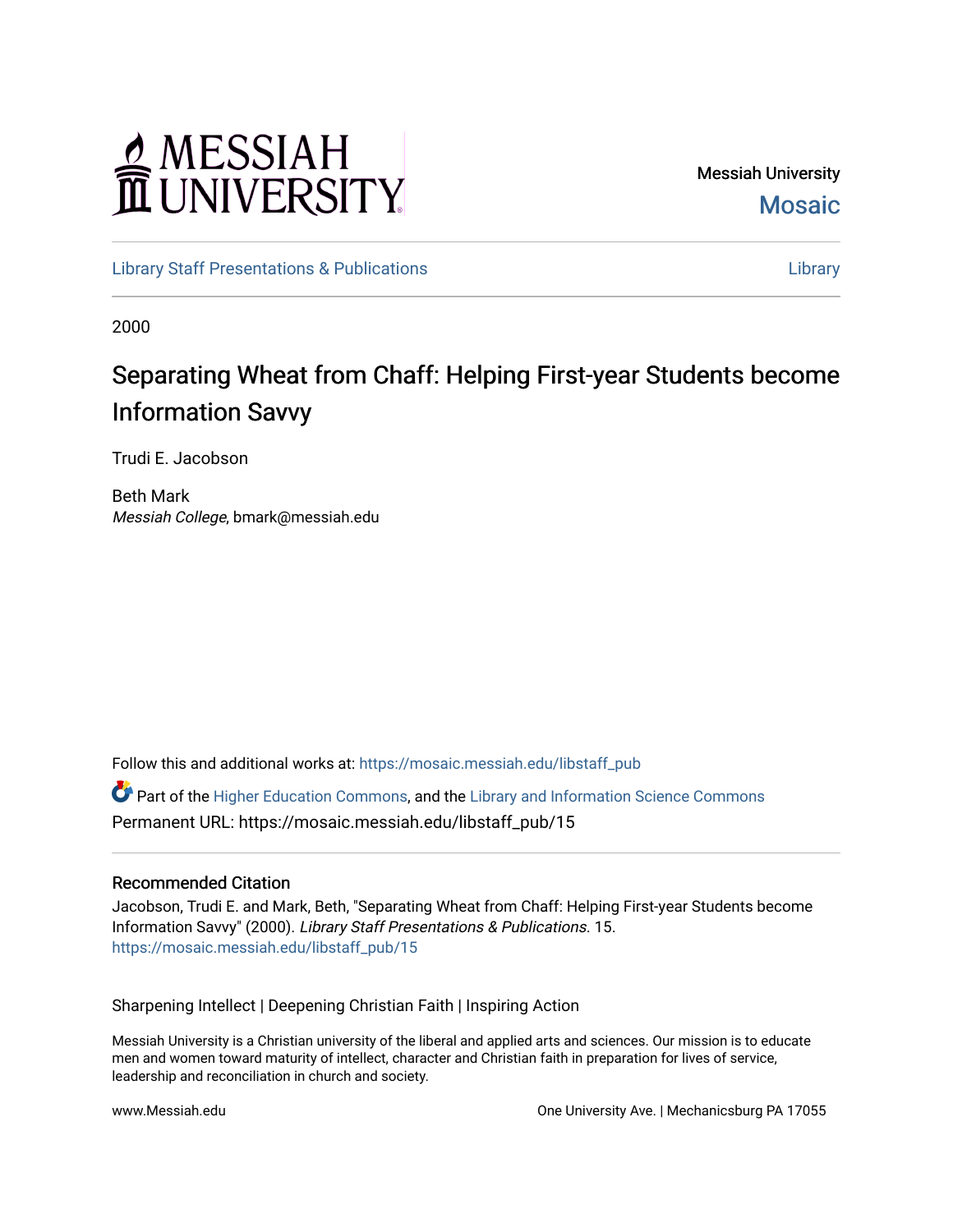# SEPARATING WHEAT FROM CHAFF: HELPING FIRST-YEAR STUDENTS BECOME INFORMATION SAVVY

Trudi E. Jacobson and Beth L. Mark *JGE: The Journal of General Education* 49.4 (2000): 256-278

#### **Introduction**

When students know how to independently find and use information, they are prepared for a lifetime of learning. . . . [T]he ability to find information is no less important than the information itself. — Ernest and Paul Boyer, *Peterson's Smart Parents Guide to College*, p. 134.

Many traditional first-year students arrive on college and university campuses with a great deal of experience in searching the Internet. In fact, they can find prodigious amounts of information with relative ease—as evidenced by the lists of Web sites used to document many of their research papers. Most of these students, however, lack the critical-thinking skills and database-searching proficiency necessary for them to fine-tune their information searches. They need to know how to focus their topics, where (in addition to the Internet) to search, and how to evaluate and use the information they retrieve—skills commonly encompassed in the phrase "information literacy" (Commission on Higher Education of the Middle States Association of Colleges and Schools[CHE], 1996, p. 15). As Ernest and Paul Boyer (1996) have observed, college students need help "becom[ing] savvy consumers of information" (p. 126). The Boyers believe that, in partnership with faculty, librarians have the expertise to instruct students in information retrieval and evaluation (pp. 130–131).

Institutions of higher learning strive to graduate students who are intellectually prepared to be lifelong learners. Disciplinary knowledge can change at a rapid pace, rendering some subject content obsolete within a relatively short period of time. Graduates who are information literate are equipped to remain current through continued researching in their fields of interest, they are prepared to be valued employees in their chosen professions, and they are more effective members of society because they can readily locate and assess information both for personal use and for public service. Three concepts occur frequently throughout this article: information literacy, critical thinking, and database-searching proficiency. The context of our use of these concepts must be defined. The American Association of College and Research Libraries (2000) provides a list of competencies that apply to an information literate person. Such a person is able to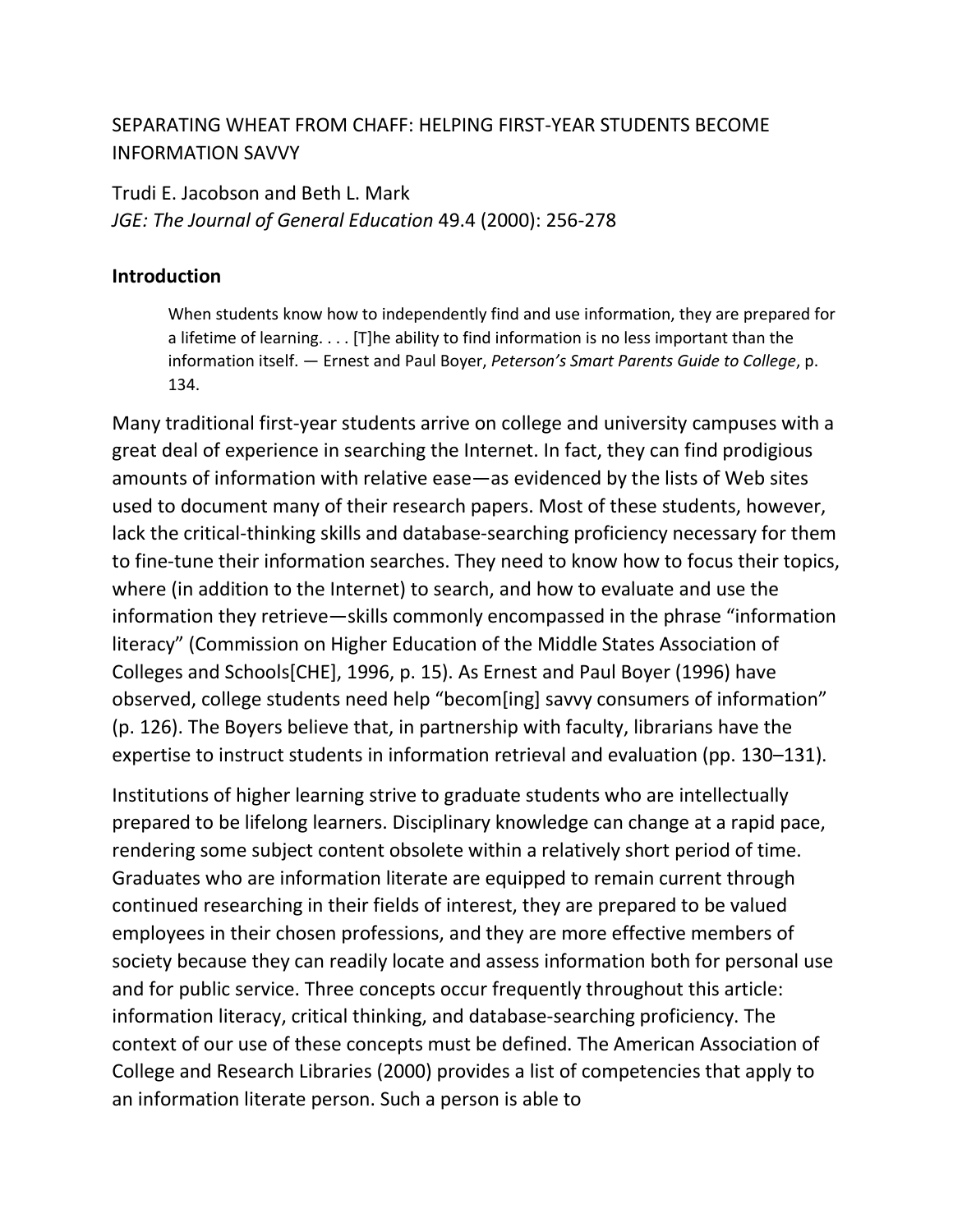- determine the extent of information needed;
- access the needed information effectively and efficiently;
- evaluate information and its sources critically;
- incorporate selected information into one's knowledge base;
- use information effectively to accomplish a specific purpose;
- understand the economic, legal, and social issues surrounding the use of information, and access and use information ethically and legally. (p. 3)

Critical thinking goes hand in glove with information literacy. Gibson (1995) observes:

A researcher must begin by posing a good research question and must use critical thinking skills to know what is a good question. . . . He or she must plan a flexible strategy or set of strategies that uses a variety of tools to locate information; the searcher must bring some disciplined thought to bear on developing the strategies and must make informed choices about tools and sources to use. (p. 32)

Gibson ties critical thinking directly to database-searching proficiency, noting that search results "must be screened with an eye for relevance, authoritativeness, and appropriateness. . . . Further evaluation of the information must follow in greater depth, using criteria and good judgment." In the best-case scenario, Gibson suggests, "the searcher will conclude with self-questioning about better ways of conducting the research next time, with development of appropriate standards for making better choices through-out the entire process" (p. 32). The higher-order thinking skills that Gibson describes in his best-case scenario are not easily achieved at the freshman level. Nevertheless, we believe that the first step toward reaching such a state of self-reflection can occur in a first-year class.

### **Models of Instruction for Information Literacy**

There are a number of models for the delivery of information literacy instruction to first-year students. (For the purposes of this article, the phrase "library instruction" will be used to denote the teaching of information literacy competencies.) The model used depends upon a number of factors, most notably the amount of time that the teaching faculty member is able to devote to library instruction. Other factors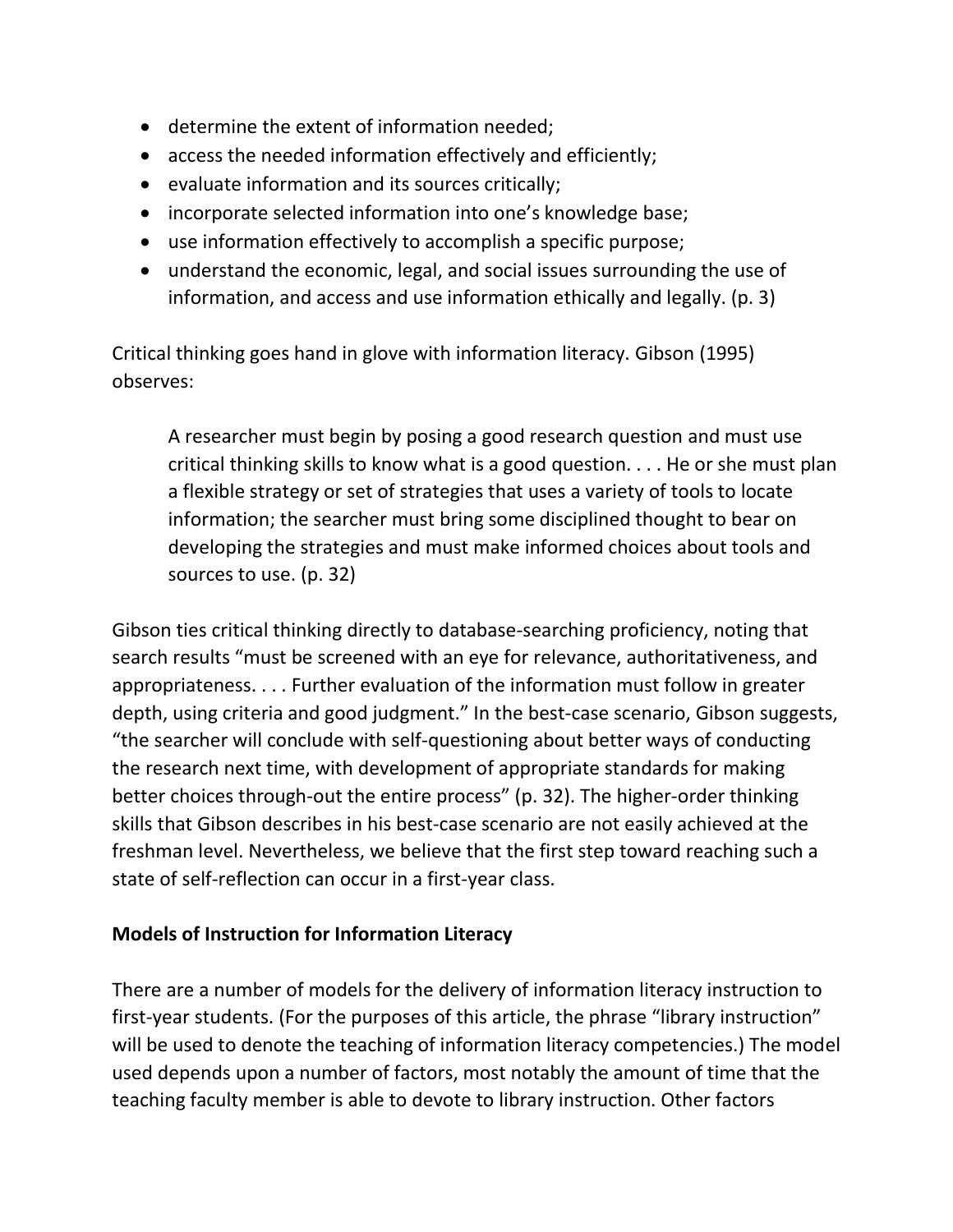include the nature of the research assignment for the course, the availability of a computer classroom, and the amount of time the librarians are free to teach. We here describe the models most frequently encountered at the freshman level. A variety of additional models for information literacy instruction in general education programs can be found in Breivik (1998, pp. 44–52).

#### *Course-Related Instruction*

Course-related instruction is the most popular, though not necessarily the most effective, form of library instruction. Typically, a librarian spends one class session, often in an English composition or a study skills class, teaching students how to use the online catalog and electronic periodical databases necessary to complete a class assignment—tools they also can use when conducting research for other courses. One class session is rarely sufficient to address the broad range of critical-thinking skills students need to become effective researchers.

#### *Web-Based Instruction*

Self-paced, interactive, computer-based tutorials are sometimes used to deliver information literacy instruction. Although occasionally completed during class time in lieu of live instruction, computer-based tutorial modules are more often completed on the students' own time. Vander Meer and Rike (1996) describe a successful Hypercard instruction program used for the library portion of University 101 courses at Western Michigan University. Kaplowitz and Contini (1998) report on the use of a computer-assisted instruction (CAI) module for students in a course preparatory to the biology major. Computer-based tutorials are increasingly migrating to the World Wide Web. When tutorials are a meaningful component of a course or program, they have a potential advantage over single, course-related sessions. They can be written so that critical thinking and evaluation competencies are modeled and practiced during the span of the instruction. There are drawbacks to this method, however. Completion of tutorials may or may not be required for a particular class (or for graduation) and they tend to be generic, rather than targeted to specific course content.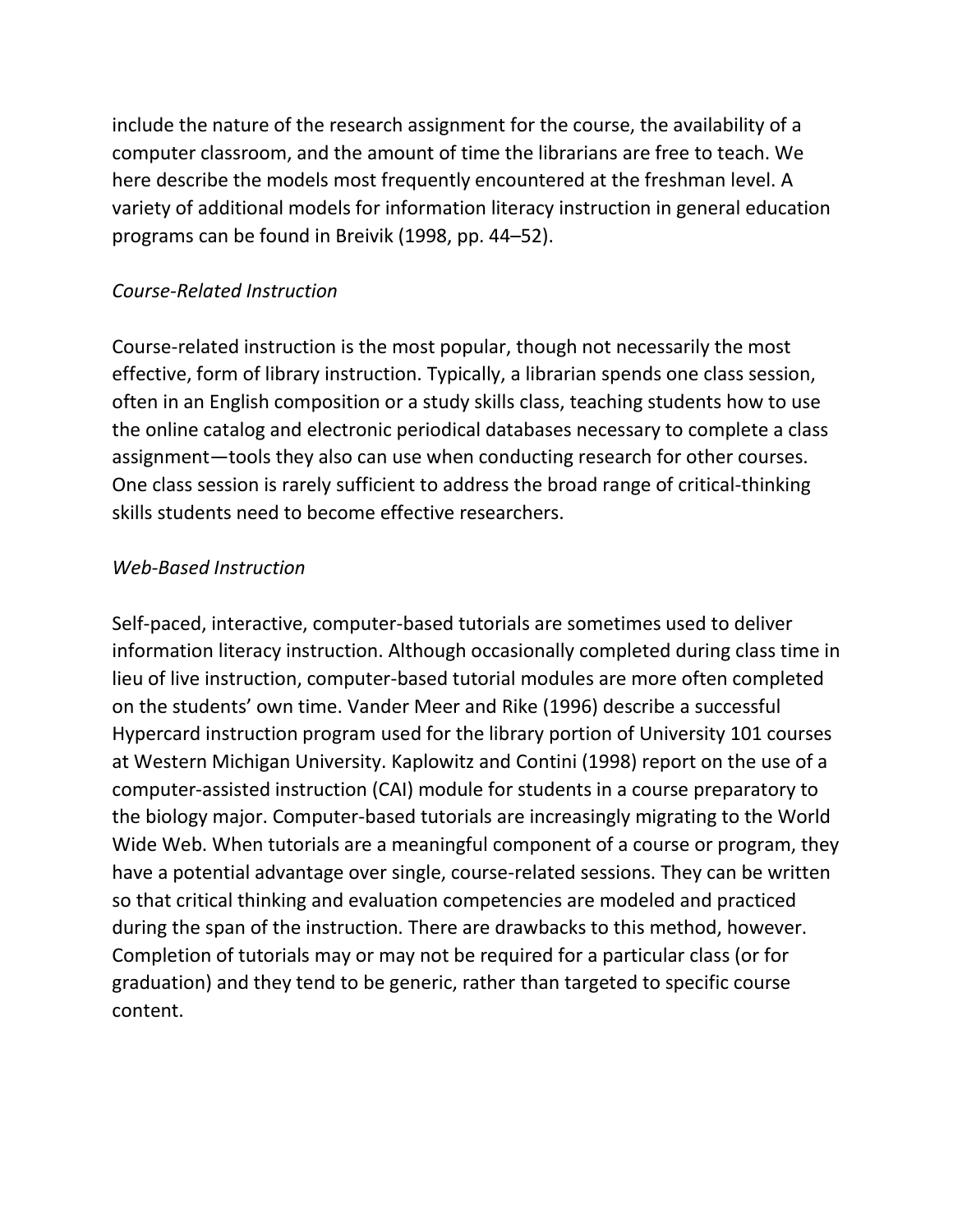#### *Models Connected with General Education Programs*

Library instruction is fast becoming a component of general education programs nationwide. Teaching faculty and administrators recognize the importance that information literacy skills play in students' success—not only while they are on campus, but also when they have left academia. The pace of change in the tools used for information searching underscores the need for students to learn which concepts and techniques will be effective, regardless of the latest software or system permutations. Moreover, accrediting agencies are looking for evidence that information literacy is being addressed by undergraduate institutions. The CHE (1994) states: "Each institution should foster optimal use of its learning resources through strategies designed to help students develop information literacy" (p. 15). In addition, accrediting agencies encourage involvement of personnel beyond the library. The CHE notes that information literacy programs should be not only "active and continuing," but also "developed collaboratively and supported actively by faculty, librarians, academic deans, and other information providers" (p. 15). Institutions that have incorporated library instruction into their general education programs have done it in a variety of ways. Some make it a component of first-year experience programs while others simply specify that it be part of the lower-division general education curriculum.

### *General Education Credit Courses*

Librarians at some colleges and universities teach credit courses (usually 1 credit) that may or may not be required for graduation. For example, Eastern Washington University offers a course entitled Computer Literacy II (Fenske, 1998). Objectives for the library section of the course indicate that students will be able to differentiate between library databases, access the library system using a Telnet connection, search the online catalog, interpret bibliographic records and citations, choose and use an appropriate database for a topic, and locate other sources of information (p.68). Pre- and post-tests were given to students to determine their grasp of the library-related material in the course. Fenske found that 82% of the students did better on the post-test than on the test given before the library lecture, and that the mean difference in the scores was statistically significant (1998, p. 70).Students benefit from the depth and breadth of instruction that can be presented over a number of classes in such courses. When librarians teach students for a whole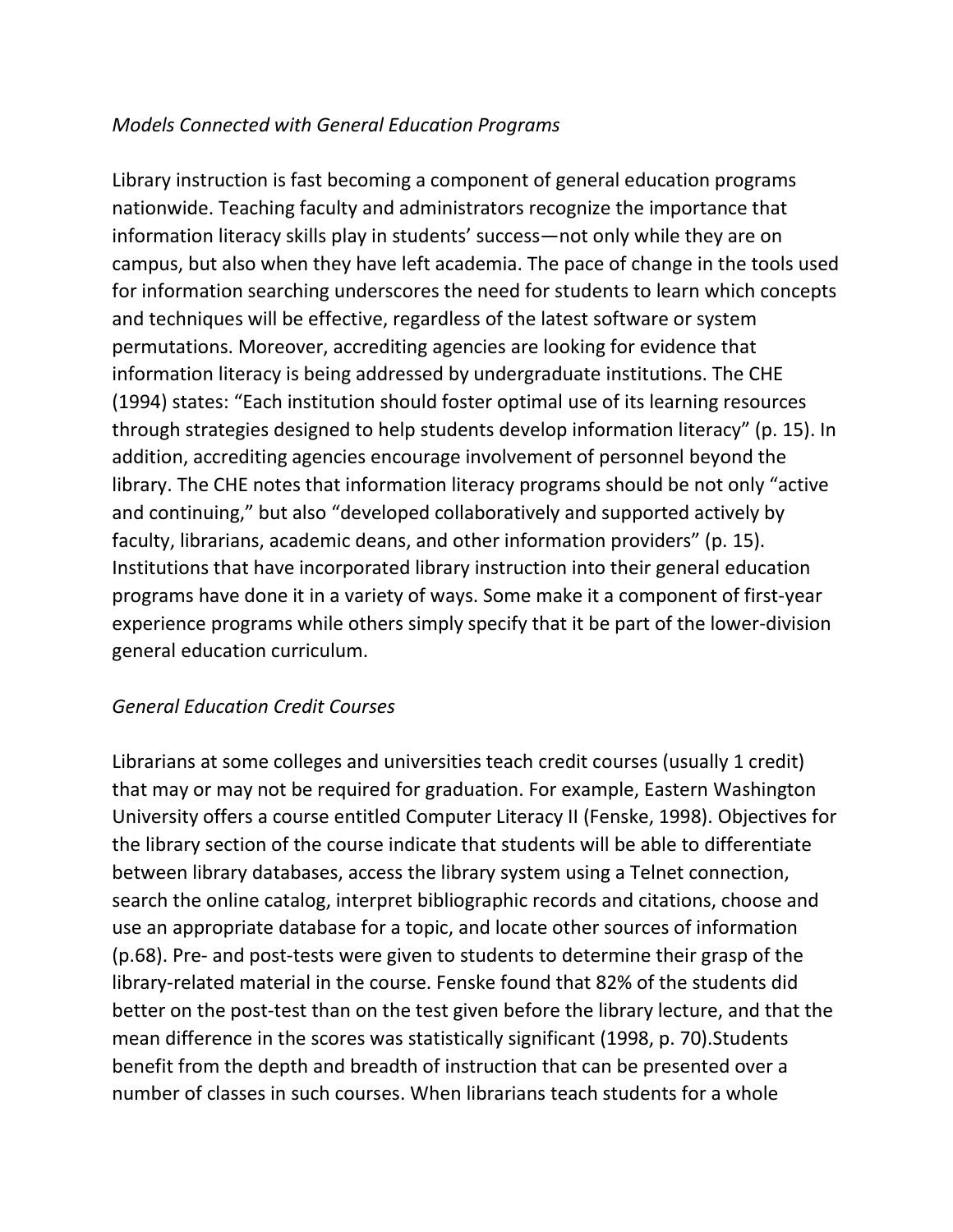semester, they can delve more fully into the key components of doing research. Students are actually able to go through the steps that are required for a successful research experience, and the librarian can incorporate critical thinking and evaluation skills throughout the course. The librarian has an opportunity to assess student learning in a sustained manner based upon a number of class projects or assignments—an option not available with other models of library instruction. An additional benefit is that students often treat this instruction more seriously because, in this model, the librarian holds the power of the grade. There is one potential drawback: if students do not immediately apply their information literacy skills to a content-based course assignment, they tend not to recognize the relevance of such skills to other courses. Although credit courses offer a number of advantages for student learning, some institutions have resisted adding them to an already-full general education curriculum. Librarians are sometimes resistant, too, because these courses can place a strain on library resources and staff. Consequently, only a small percentage of college and university libraries currently offer credit courses.

#### *Library Instruction in First-Year Experience or First-Year Seminar Classes*

First-year experience programs or seminar classes are generally designed to improve the quality and cohesiveness of students' initial year on campus. Because information literacy is key to a successful college experience, library instruction programs often work hand-in-hand with first-year programs or seminars. Librarians can target their instruction to first-year students specifically, incorporating proven active-learning techniques as these programs are developed. Librarians and course instructors can purposely plan to address critical thinking competencies throughout the program or class. Dabbour (1997) describes a program at California State University–San Bernardino that ties library instruction to a freshman seminar experience course. The goal of the instruction session is for students to "accept, prefer, and be committed to the value of using library resources for academic inquiry" (p. 302). Components include one 90-minute class with a librarian that incorporates active-learning methods and a brief homework assignment and concludes with a follow-up lecture covering "the differences between scholarly and popular periodicals, . . . examples of other subject indexes, and . . . Boolean logic" (p. 304). Student assessment of the value of the library instruction was highly favorable (pp. 304–305). Library instruction at California State University–San Marcos, in contrast, is not limited to a single class period within a first-year skills or computer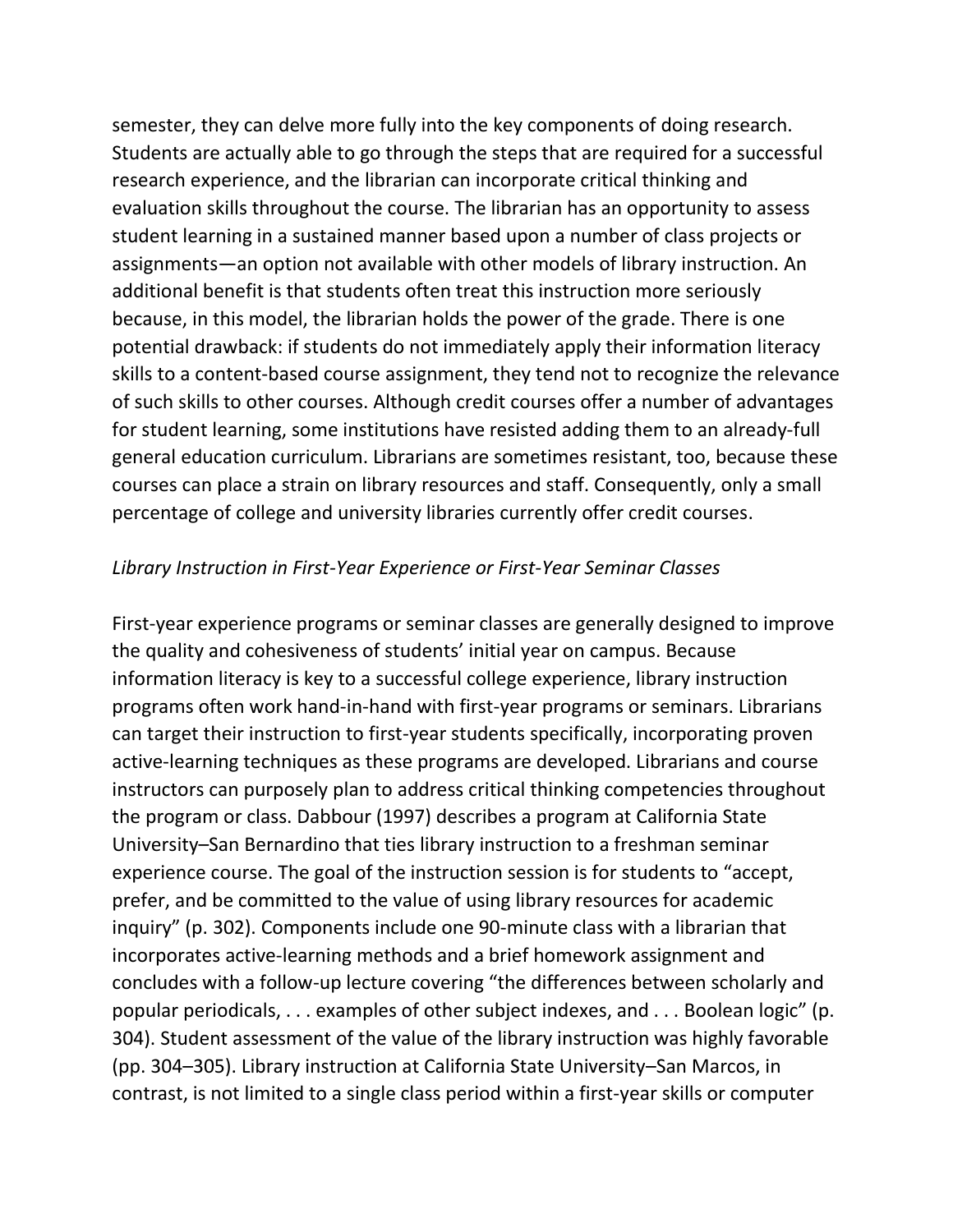literacy course. Sonntag and Ohr (1996)describe how librarians work closely with administrators and faculty to ensure that information literacy is incorporated into the five different areas of the lower-division General Education Program: basic skills (Area A), math and science (Area B), humanities and arts (Area C), social sciences (Area D), and lifelong understanding (Area E) (pp. 334–335). They describe the program further: "In the Area A courses, students learn how to use a library. . . and the courses include aspects of evaluation of sources, critical thinking, and critical listening. The course meeting the requirements for Area E focuses on understanding the electronic library and targets student use of technology while introducing students to issues on the Information Age" (p. 335). Librarians teach students how to use discipline-based resources in courses in Areas B, C, and D. Librarians, working with the Faculty Center, develop faculty workshops that "focus on aspects such as the effective integration of information literacy in the classroom and active learning assignments that emphasize problem-solving and inquiry" (pp.336–337).

#### *Programs at the University at Albany and Messiah College*

We have described several existing models for first-year library instruction, including the integration of such instruction into general education courses. Our own institutions have chosen that route: a first-year living/learning seminar (University at Albany) and a first-year seminar (Messiah College). The faculty and librarians at both institutions believe not only that the timing of the instruction is crucial, but also that the best learning experiences occur within the context of a content-based class and at the point of need that a class assignment provides. The University at Albany is a Carnegie Research II University with an enrollment of approximately 14,000 undergraduate and 5,000 graduate students. Messiah College is a college of the liberal and applied arts and sciences with an enrollment of 2,700 traditional, largely residential, students. Descriptions of the first-year programs for both institutions follow.

#### *Project Renaissance at the University at Albany*

Four years ago, the University at Albany instituted a new first-year experience program entitled Project Renaissance. The year-long living/learning experience emphasizes inquiry, community service work, and the development of technological and writing skills. Project Renaissance has enrolled as few as 200 and as many as 600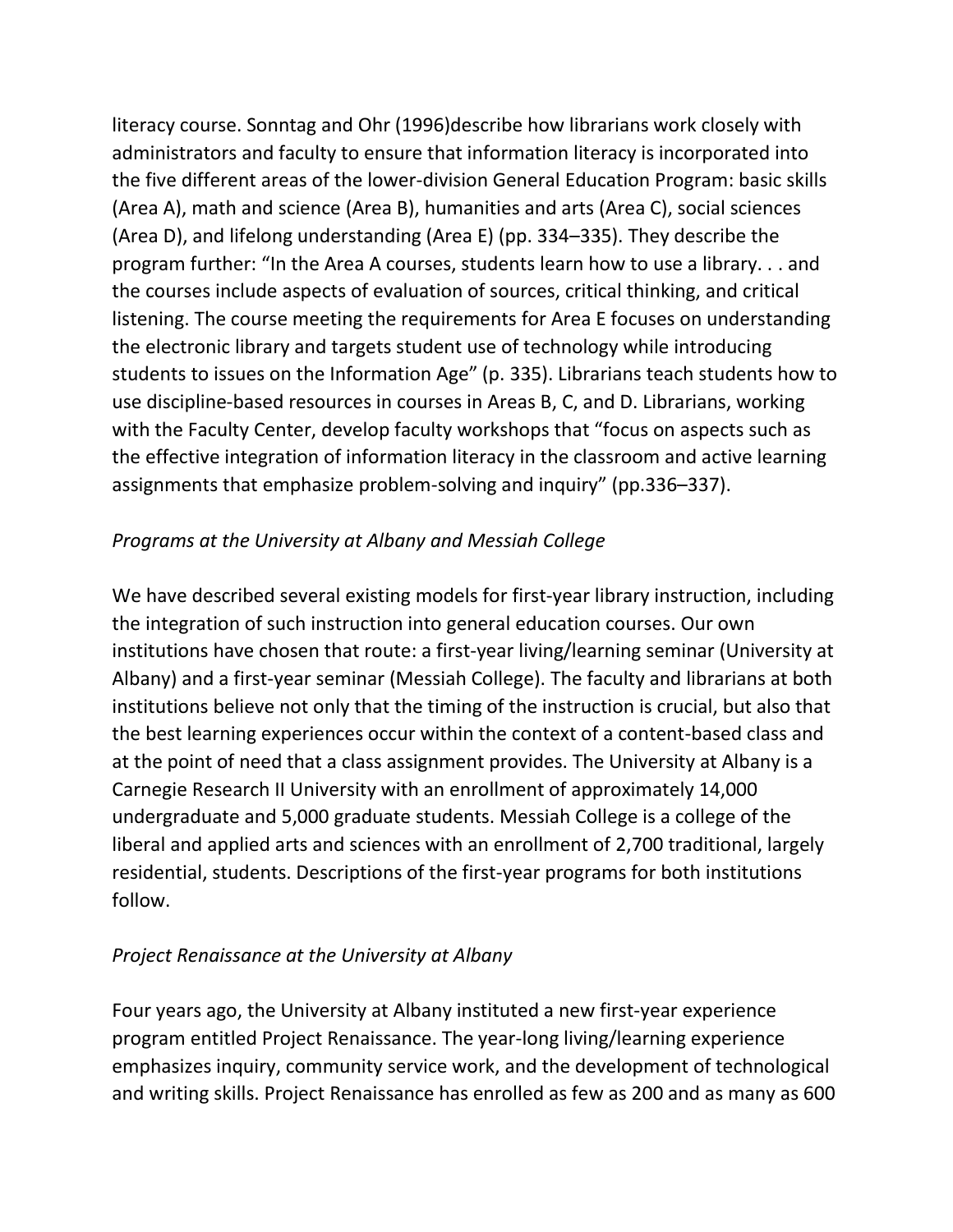students per year, but now aims for an average enrollment of 400. Students are selected based on their expressed interest, but efforts are made to have the participants resemble a microcosm of the freshman class. Students take 6 credits in common each semester, spending half of their time in large group lectures and the other half in small group discussion sessions. Teaching focuses on themes of human identity and technology, although there are a number of specialized class sections connected to pre-professional programs such as health, business, and law. The curriculum fulfills 4 courses within the general education requirements, as well as the lower-division writing-intensive course requirement.

The coordinator of User Education Programs for the university has been involved in planning Project Renaissance from its inception, and has been designated Project Librarian. Library instruction has always been considered a desirable component of the program, although its nature has changed from year to year. Before Project Renaissance, students at Albany received library instruction on a hit-or-miss basis, depending on whether one of their professors decided to include it within a course, or on students' own initiative to sign up for library workshops. Some students received no library instruction until their senior year, and asked why they had not had the opportunity to learn information competencies earlier.

#### *Program Changes*

Discussion among program instructors and the Project Librarian during summer planning sessions has led to adjustments designed to make the instruction more effective. Librarians offer to teach at least 2 sessions for all Project Renaissance sections each year, with additional sessions optional. The bulk of instruction occurs in the fall, but it can be given in the spring if that better fits the class structure. In fact, because Project Renaissance students have the same instructors throughout the year, library instruction can occur when it can be most strategically applied to course assignments. Some of the specific changes made over the years include the following: tying class assignments more closely to the content and timing of the library class; moving an early class on the library catalog and databases to later in the year (when students are more likely to use what they learn in this session); and placing more emphasis on the evaluation of information sources.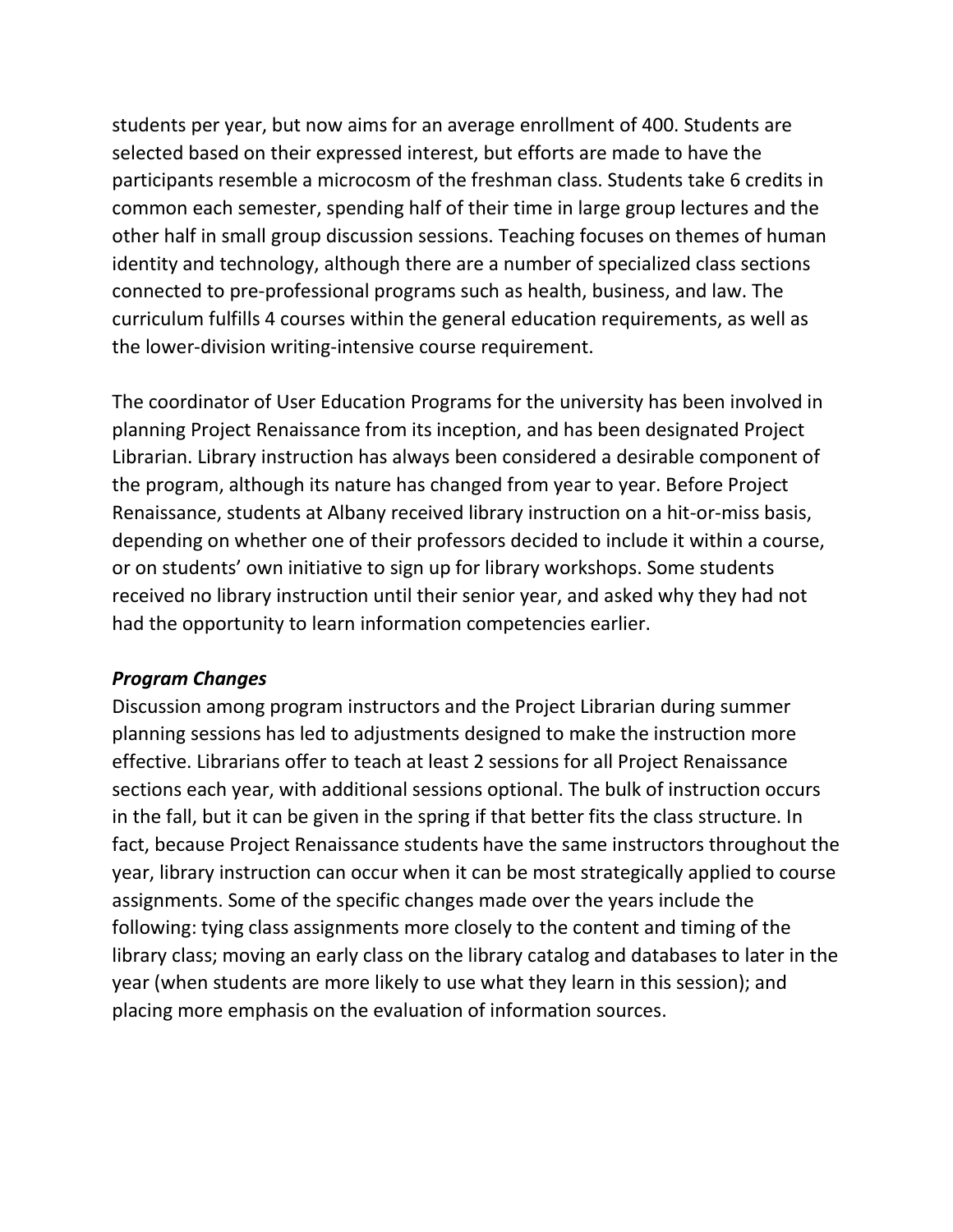### *Program Constants*

Despite the program's changing nature, there have been a few constants. The Project Librarian attends annual summer planning sessions to meet new instructors and teaching assistants. She gives a presentation on the benefits of library instruction and introduces the standard modules to be used in the coming year. The Project Librarian also works with instruction teams as they develop their course syllabi, helping to determine the most effective timing for library instruction and to develop assignments that reinforce information literacy skills. The Project Renaissance program introduces students to a wide variety of educational technology. Consequently, most library instruction classes are taught in a computer classroom, since students expect (and should have) hands-on instruction for electronic tools. Only concept-based classes, such as "The Nature and Us of Information" (description below), are taught to large sections in lecture halls.

# *Library Instruction*

Over the years, librarians typically have offered sessions such as those listed below:

- Access Points for Information: Students learn to match the type of information needed with the appropriate source format, e.g., newspapers, the Web, or scholarly books. Students also learn how to structure a good search strategy and how to search the online library catalog and electronic databases.
- The Nature and Use of Information: In this theoretical class, students explore the differences between data, information, and knowledge; strategies for finding information; primary and secondary sources; scholarly and popular materials; and selecting a research topic.
- Evaluating Information: This session shows students how to evaluate the information they find when doing research, particularly information on the Internet.

In the "Evaluating Information" session, students are asked to evaluate three Web sites and one printed source on a current, hot topic, such as cloning or the effects of smoking. Students work in small groups to answer a series of questions:

How comprehensive is the information? How current is the information? Would a book or encyclopedia provide better information? Who is the author? What are the author's credentials for writing the material?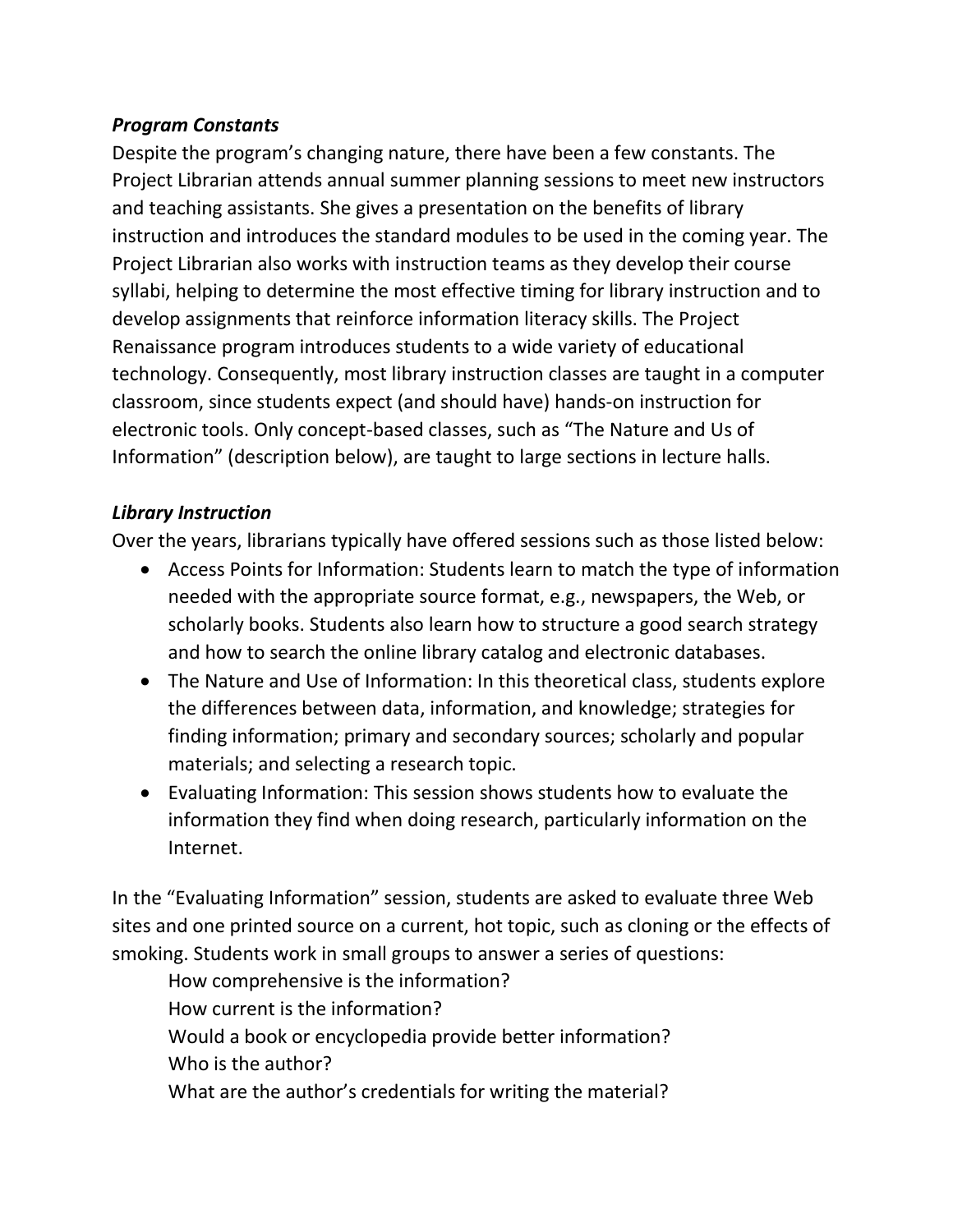Are sources cited? What is the purpose of the site? Are the links appropriate, i.e., do they lead to related sites that are at the same intellectual level? Is there evidence of bias in the material presented?

Each of the "Evaluating Information" sessions is adapted to the content of a particular class. In a class studying famous American trials, students targeted Web sites on Julius and Ethel Rosenberg. Students explored three Web sites: one site emotionally supporting the Rosenbergs; a second, factual, site written by a law school faculty member; and a third site that eventually revealed itself to be the creation of a team of high school students.

In order to assess student learning, the librarian asks each small group to report on their findings after evaluating both the Web and print sources. This helps the librarian identify misconceptions and inaccuracies for on-the-spot correction and may suggest possible areas of review for future classes.

Librarians have also developed entirely new classes based upon the needs of particular instructors and class assignments. One instructor asked a librarian to emphasize critical thinking when teaching students in his human diversity class how to find multicultural resources on the Web. Another asked the University archivist to provide an overview of the institution's Special Collections and Archives as well as an introduction to historical resources.

Albany's program was at peak enrollment (600) during 1998–1999, and librarians were being stretched thin to provide the 2 standard classes for each section, as well as occasional specialized sessions. To address this problem, the Project Librarian and a colleague wrote and mounted a tutorial covering the same material as the librarian-taught "Access Points for Information" class. Half the students in the generic Project Renaissance classes used the Web-based tutorial while the other half were instructed by a librarian.

#### *University at Albany Assessment*

In conjunction with developing the Web-based instructional module just mentioned, librarians at the University at Albany crafted pre- and post-tests to compare the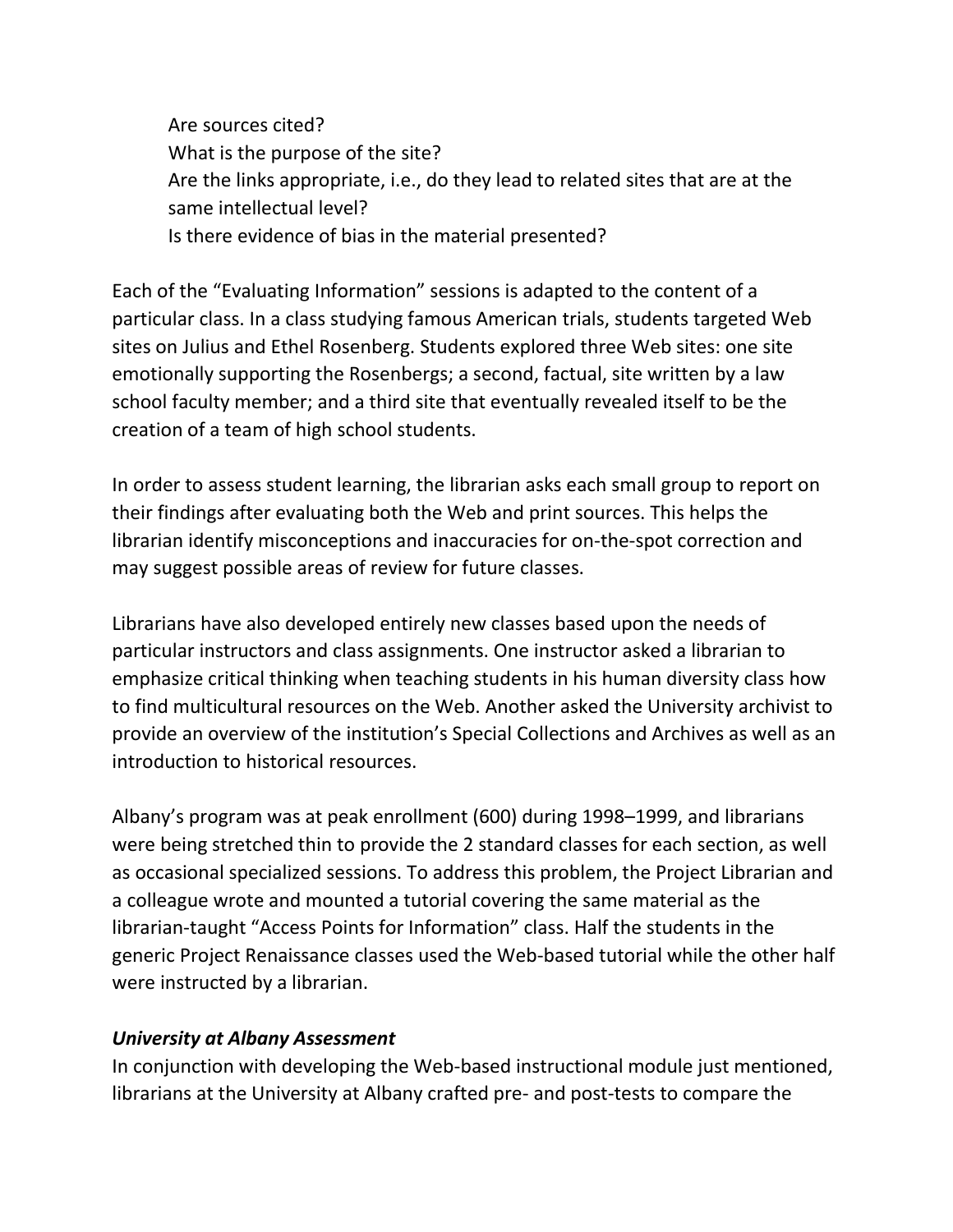effectiveness of the tutorial with in-person instruction. The data gathered also allowed those involved to gauge the effectiveness of library instruction upon student knowledge of research tools and resources. Analysis of the mean number of correct responses (see Table 1) on the pre-and post-tests yielded a statistically significant difference (p <.05, using ANOVA). Further statistical analysis indicated that Webbased instruction was as effective as in-person instruction (p =.053, using t tests on contrasts), based on the mean number of correct answers for each instructional method (Germain, Jacobson, & Kaczor, 2000).

| Test            | N   | Mean # of Correct Answers | <b>SD</b> |  |
|-----------------|-----|---------------------------|-----------|--|
|                 |     |                           |           |  |
| Pre-test, web   | 160 | 7.9125                    | 1.7023    |  |
| Pre-test, live  | 143 | 7.7203                    | 1.7539    |  |
| Post-test, web  | 157 | 9.0701                    | 1.6057    |  |
| Post-test, live | 127 | 8.6693                    | 1.8816    |  |
| <b>Total</b>    | 587 |                           |           |  |

| Table 1. Mean Number of Correct Answers by Instructional Format |  |  |  |  |
|-----------------------------------------------------------------|--|--|--|--|
|-----------------------------------------------------------------|--|--|--|--|

Note: From "A Comparison of the Effectiveness of Presentation Formats for Instruction: Teaching First-year Students," by C. A. Germain, T. E. Jacobson, and S. Kaczor, 2000, *College & Research Libraries*, 61, p. 69. Copyright 1999 by the American Library Association. Reprinted with permission of the authors and the American Library Association.

Other assessment of the instructional program has been more anecdotal. Librarians at Albany have received positive feedback when they have queried Project Renaissance instructors as a means of judging the quality and usefulness of the library instruction sessions. One Project Renaissance instructor reported,

The two sessions my students attended were extremely useful in terms of teaching them to critique [I]nternet resources for research purposes. . . . The sessions were especially helpful as they combined active learning with handson activities which fostered critical examinations of information. Additionally, given the size of our university, students often feel intimidated to use any of the library's resources, and confine their own research to limited, and often unexamined, searches on the [I]nternet, from their rooms.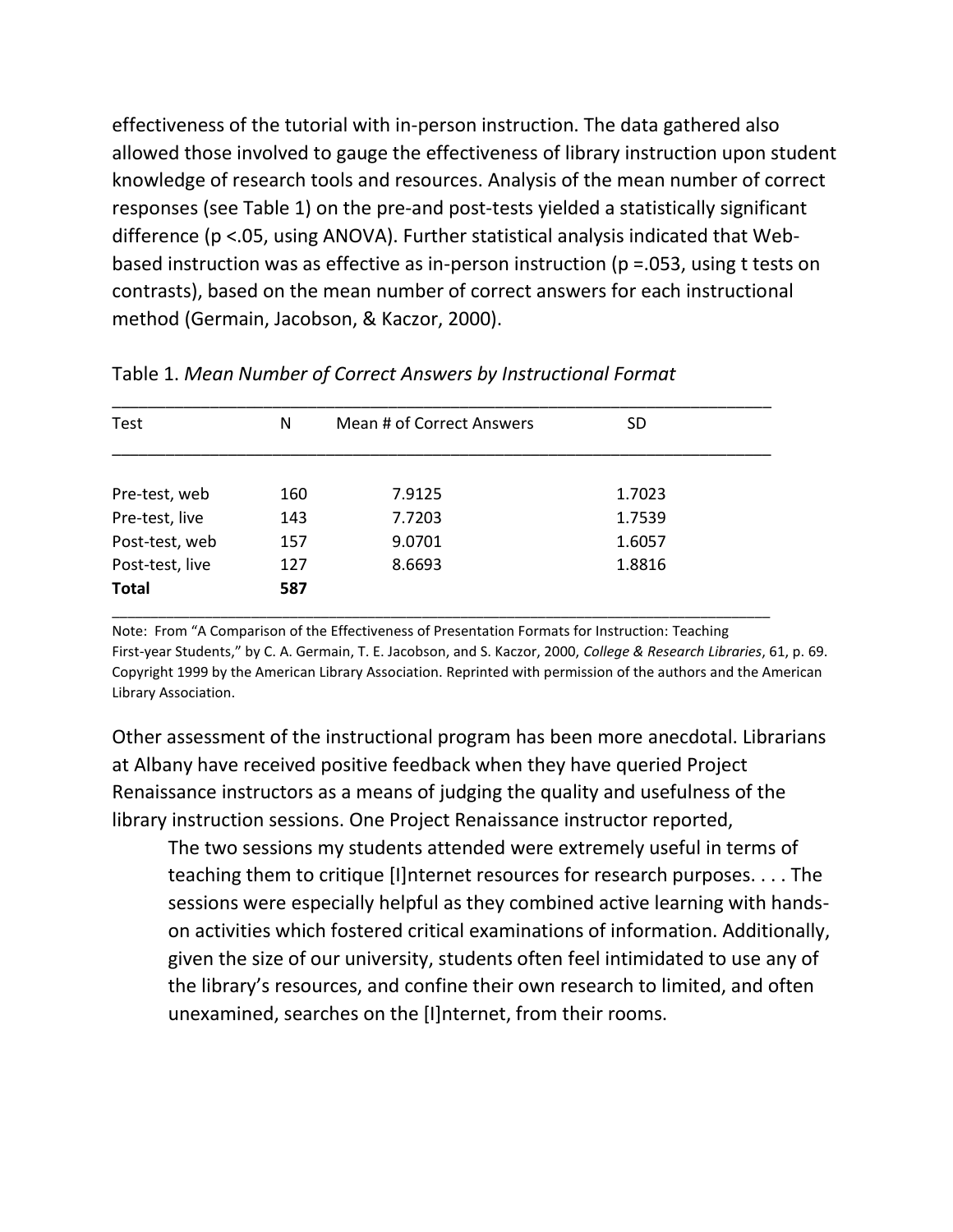A second instructor commented,

In my four years as a faculty member in Project Renaissance, I can say that I've always taken advantage of all classes offered by the library staff. The classes are thoughtfully conceived, in terms of theory behind the practice. But they also have been constructed to offer students a step-by-step practical guide to using the resources, especially in "Evaluating Information." One thing that I liked about this class in particular was that it was thematically tailored to the subject matter of my course.

During the summer planning conferences (described earlier), experienced instructors relate to new instructors the benefits of library instruction to Project Renaissance students:

- Students are more likely to use the library.
- Student research sources are more on target.
- Students are more selective in the Web sites that they use.

Librarians do not have direct feedback from students, although sometimes Project Renaissance instructors will pass along comments they have received from their students. Librarians have asked whether some of the assessment instruments used with Project Renaissance students could incorporate an information literacy competencies section, but that has not yet occurred.

### *Problems with Library Integration into Project Renaissance*

Librarians teaching Project Renaissance students have two primary concerns they would like to see addressed. First, unlike the librarians in Messiah's program (described later in this article),Project Renaissance librarians are not consistently consulted on library-related assignments. Often, it is only after assignments are developed that librarians are informed. Clearly, librarian input—on available and appropriate resources and their virtual or actual locations—earlier in the process would increase the effectiveness of assignments. The second concern involves program instructors who opt out of library instruction. Time constraints may be a hindrance, or instructors may presume that information resources are included with other technology skills that their students are being taught.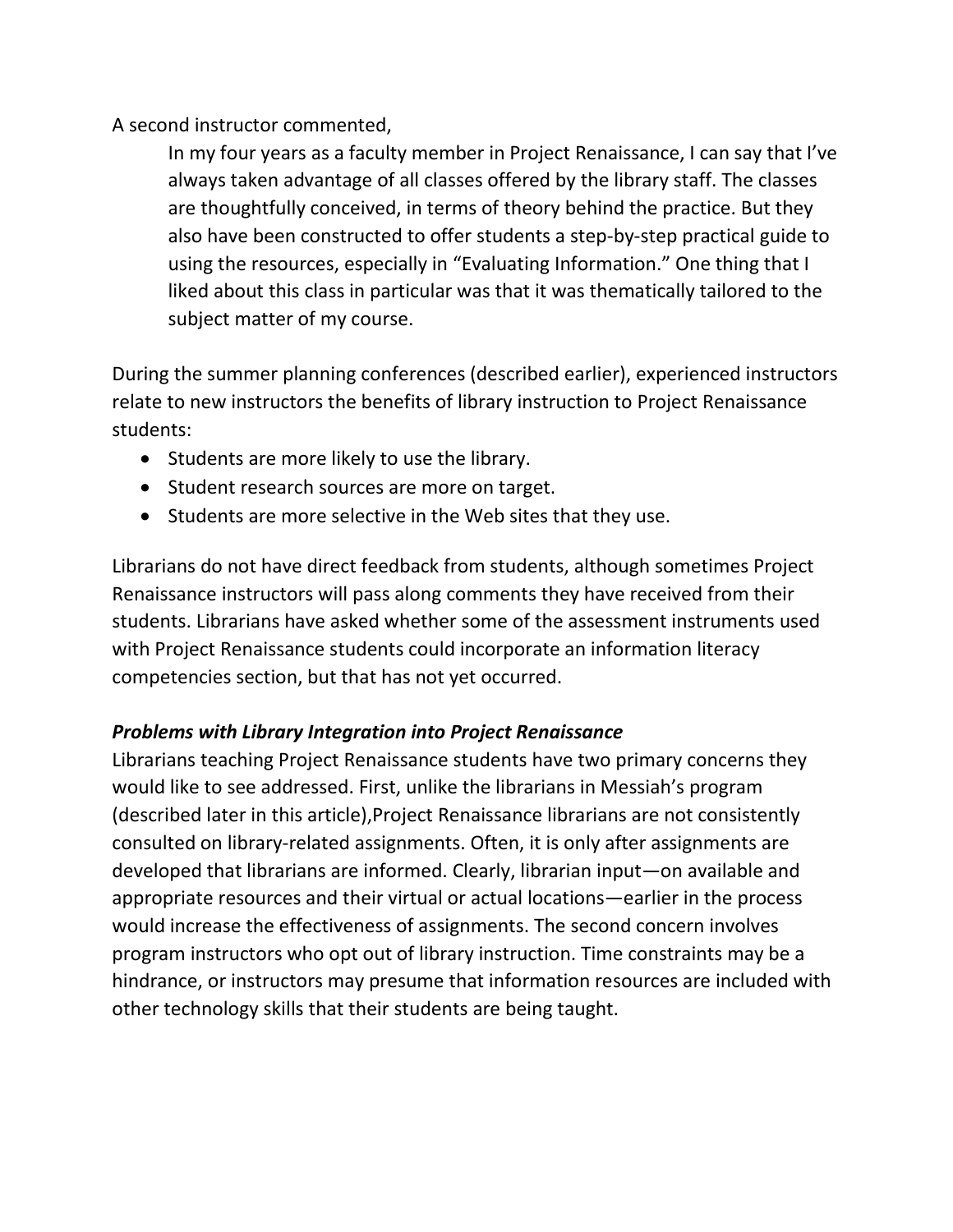#### *Overview of Messiah College Program*

#### *First Year Seminars at Messiah College*

Six years ago, a comprehensive general education revision replaced traditional English composition classes with First Year Seminars—small (16 students), 3-credit courses designed around a specific theme or topic. The seminars provide first-year students with an "introduction to the intellectual life of the college," with particular emphasis on reading, writing, critical thinking, and discussion. Seminar topics may include television's impact on society, Shakespeare in love, animal rights, the United States as a nation of immigrants, and Bob Dylan's impact on 20th-century America. Each spring, the Library Instruction Coordinator and other librarians participate in First Year Seminar faculty development workshops.

Just as librarians at the University at Albany were involved with Project Renaissance from its inception, librarians at Messiah College have been involved with the integration of information literacy competencies into the First Year Seminar curriculum from the beginning. Information literacy objectives (listed below) now join other First Year Seminar objectives, such as analytical thinking and writing skills.

### *Information Literacy Objectives*

The information literacy objectives of the First Year Seminar are explicit. Students will:

- a. know the location and function of essential areas in the library (reference and circulation desks, online catalog, reference collection, periodicals, stacks, and media services);
- b. know how to locate and check out library materials;
- c. understand that materials not owned by the library can be obtained from other sources;
- d. be able to focus and articulate their information needs and identify key concepts of their topic;
- e. understand the difference between controlled vocabulary (subject headings or descriptors assigned by the producer of an index or database) and key words;
- f. use key concepts to find resources on a topic by using the online catalog, periodical indexes, and other sources as needed;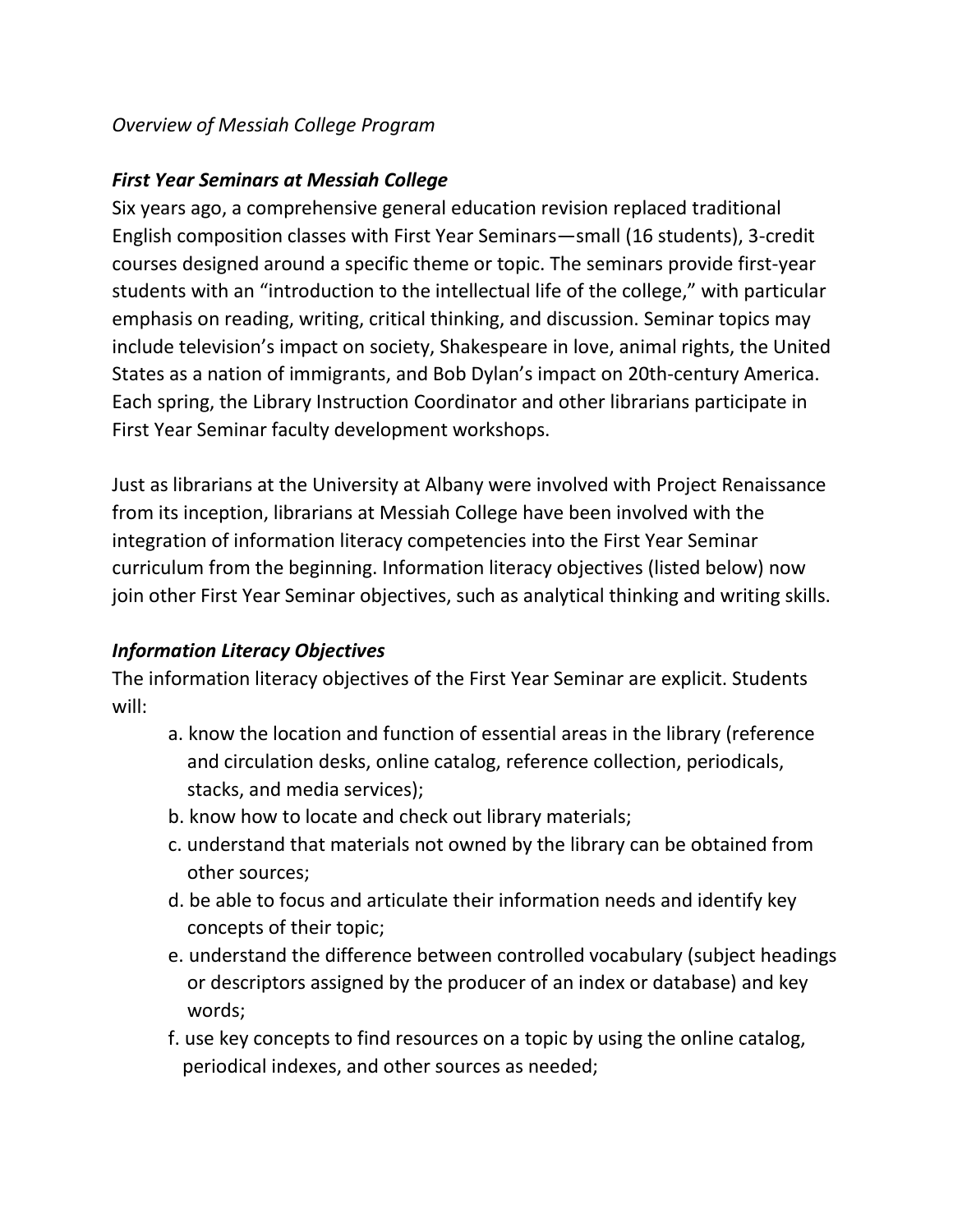- g. interpret bibliographic citations from the search results and locate the materials cited;
- h. evaluate the information retrieved, discerning the strengths, limitations, and usefulness in relation to a topic;
- i. incorporate retrieved information into their own texts. (Messiah College, 1998, p. 3)

Each seminar is assigned a librarian who collaborates with the class instructor to plan creative student assignments. In fact, a First Year Seminar syllabus will not be approved by the college Writing Director unless the instructor has consulted with his or her seminar librarian concerning the library-related assignment(s). This early consultation allows librarians to tailor instruction of basic information literacy competencies to class assignments.

### *Library Instruction*

Direct librarian interaction with seminar students consists of 2 hands-on class periods in a computer lab. Session 1

- introduces students to some of the resources accessible via the library home page;
- helps students apply critical thinking by breaking their topics into key terms or concepts;
- allows students to discover the importance of Boolean logic in narrowing or broadening search results;
- gives students experience using the library's online catalog to identify books relevant to their topics.

Session 2 focuses on searching for periodical articles using two major collections of databases, with some attention given to the difference between popular and scholarly articles. An active learning exercise gives students experience in selecting an appropriate database for a topic. A typical question used for this activity is, What database(s) would you select to find articles on sexual harassment of women in the workplace? In pairs, students are directed to select and search in a database they think will provide citations to relevant articles and then to report back to the class with their results. Students are encouraged to think critically about the database they select by considering the following questions from a handout titled "Questions to Ask About Your Database":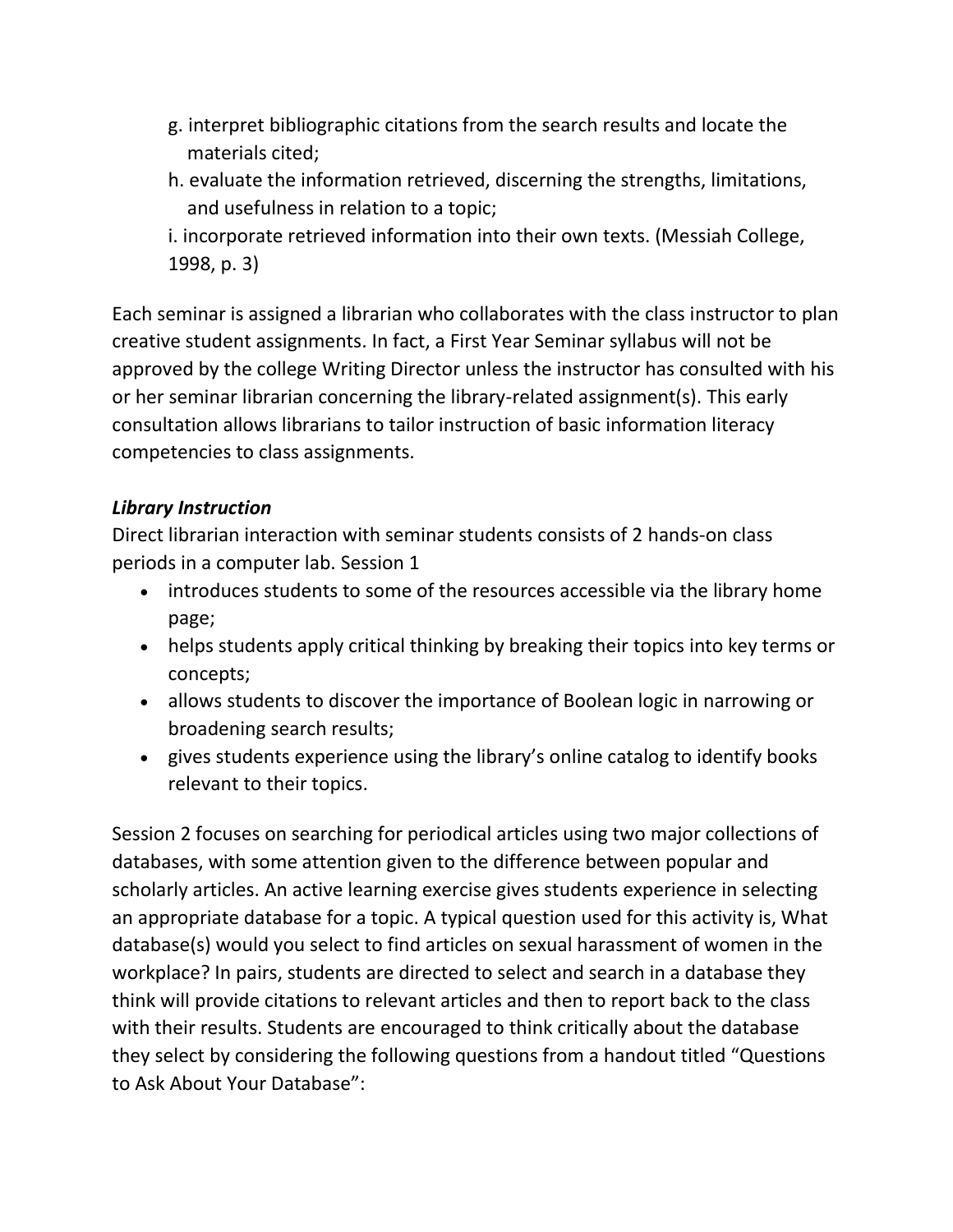- 1. What subject area(s) does it cover?
- 2. What time period does it cover?
- 3. What types of material does it cover (e.g., newspapers, journals, books, videos)?
- 4. How much information does it give? (e.g., just a citation, full text)?
- 5. How do you search by subject? By keyword?
- 6. In what ways should you limit? (By date? By language?)

During the group feedback time, it becomes clear that there is no one "right" database in which to find articles on sexual harassment of women in the workplace. Students have successfully located pertinent articles on this topic in education, social sciences, business, medical, and other subject-specific databases. Computer lab sessions work best when instructors discuss the library-related assignment with students prior to the library instruction session; they work even better when students are required to come to class with at least a preliminary idea for a topic. Some instructors even ask students to arrive with a topic that has been narrowed down to a workable level. For example, instead of choosing the subject "college sports," a student might narrow his or her topic to "drug use by college athletes" or "Title IX's impact on women's college sports." If students have not refined their topics, the librarian uses a sample broad topic and models—with student input how to focus and choose key terms for a topic.

Time is allowed at the end of periodical database lab sessions for students to begin working on their own assignments: experimenting with online searching techniques and focusing, perhaps even modifying, their topics. Students appreciate having both the librarian and their instructor available to advise them.

### *General Education Focus Shift*

Implementing this type of general education course signaled a change in the way writing was taught at Messiah College. Previously, writing instruction in a freshman ancient history course focused on a 5–7 page research paper. Students were taught how to write papers suitable for the discipline of History. With the change to First Year Seminars, however, the focus shifted. Four or 5 short papers (2–3 pages each) are assigned, one of which must incorporate relevant book and periodical article sources. Learning to write longer research papers now resides within specific disciplines; psychology majors, for example, learn how to write in the style expected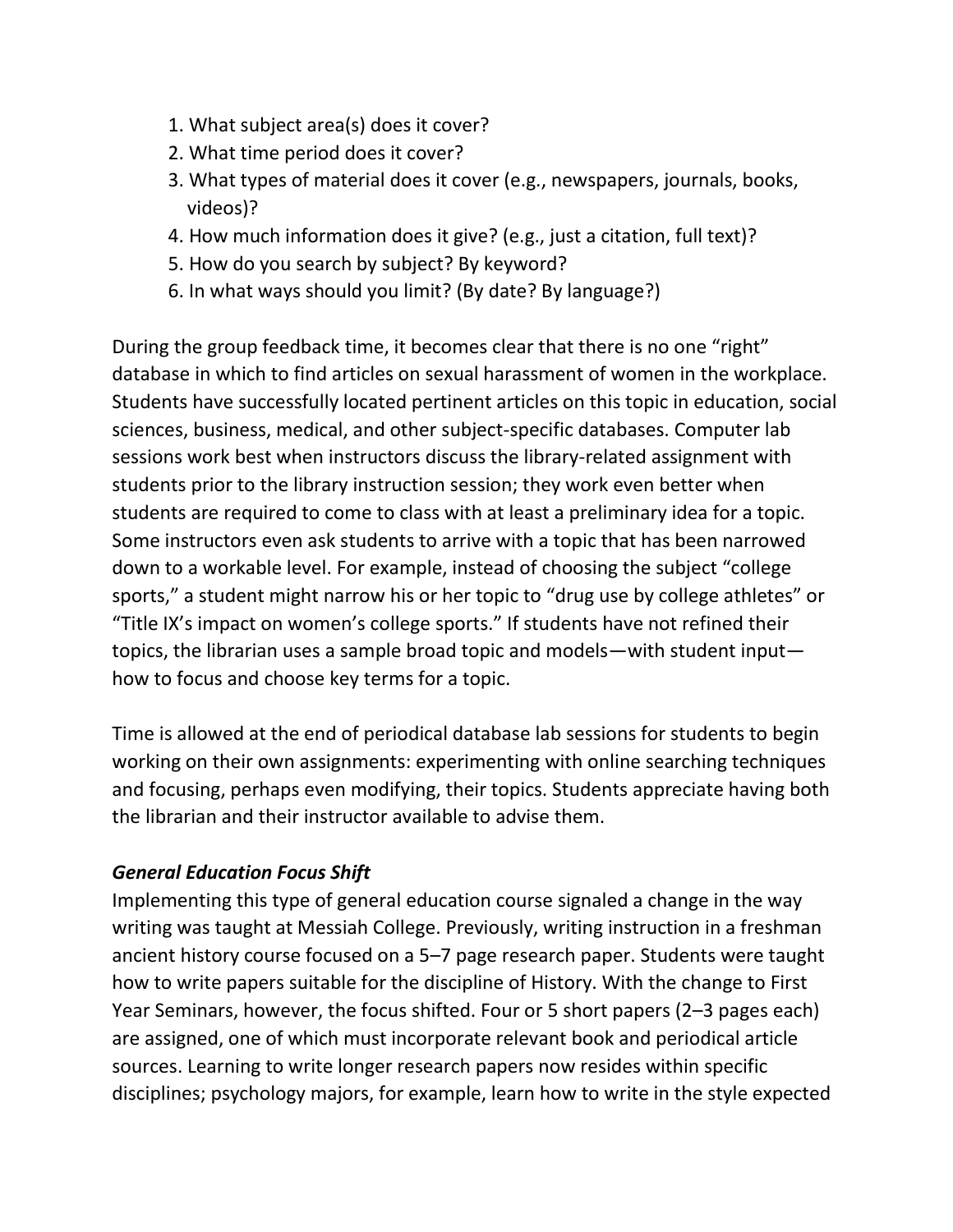by professionals in the field of psychology. As students progress in their majors, the departmental liaison librarian teams up with faculty in selected classes to build upon research concepts learned during First Year Seminar. In these class sessions, students are introduced to the scholarly literature of their discipline, they learn how to construct more sophisticated search strategies—utilizing relevant terms from a subject thesaurus—and are shown how to implement and manipulate the searches in subject-specific databases.

Because First Year Seminar research papers are short in length and because the goals are for students to approach their topics critically—to assess the value of resources they locate and to complete their research successfully—assignments need to be thought out carefully. Instructors often assign compare/contrast or persuasive papers that require students to critically evaluate the library resources they select to support their theses. For example, in a class on animal rights, an ethics professor asked students to develop and defend a position on a controversial ethical issue relating to animal rights. Students were required to use class readings, plus a popular magazine or newspaper article, an article from an academic journal, and a book to support their position. The hypothetical audience to be persuaded by the arguments articulated in the students' papers was readers of popular magazines.

Ideally, the librarian and instructor try out online catalog and database searching well in advance, to ensure that an assignment is workable. What may sometimes seem like an excellent assignment can, in fact, turn out to be extremely difficult to complete when students are limited to inhouse library sources. Because the time frame for the assignments is rather tight, students generally are unable to tap interlibrary loan resources. It is critical, therefore, that students' research needs can be satisfied with appropriate resources either from the library or from a librarylicensed database.

### *Messiah College Assessment*

Pre-library instruction surveys show that the majority of first-year students at Messiah College experience anxiety about the over-whelming size of the library and their ability to find appropriate resources. At this stage, typical responses to the question, "What worries/bothers you most about library research in college?" include the following: "Won't know where to start," "I can never narrow my searches and I get too much information," "The library is really big," "That I'll feel stupid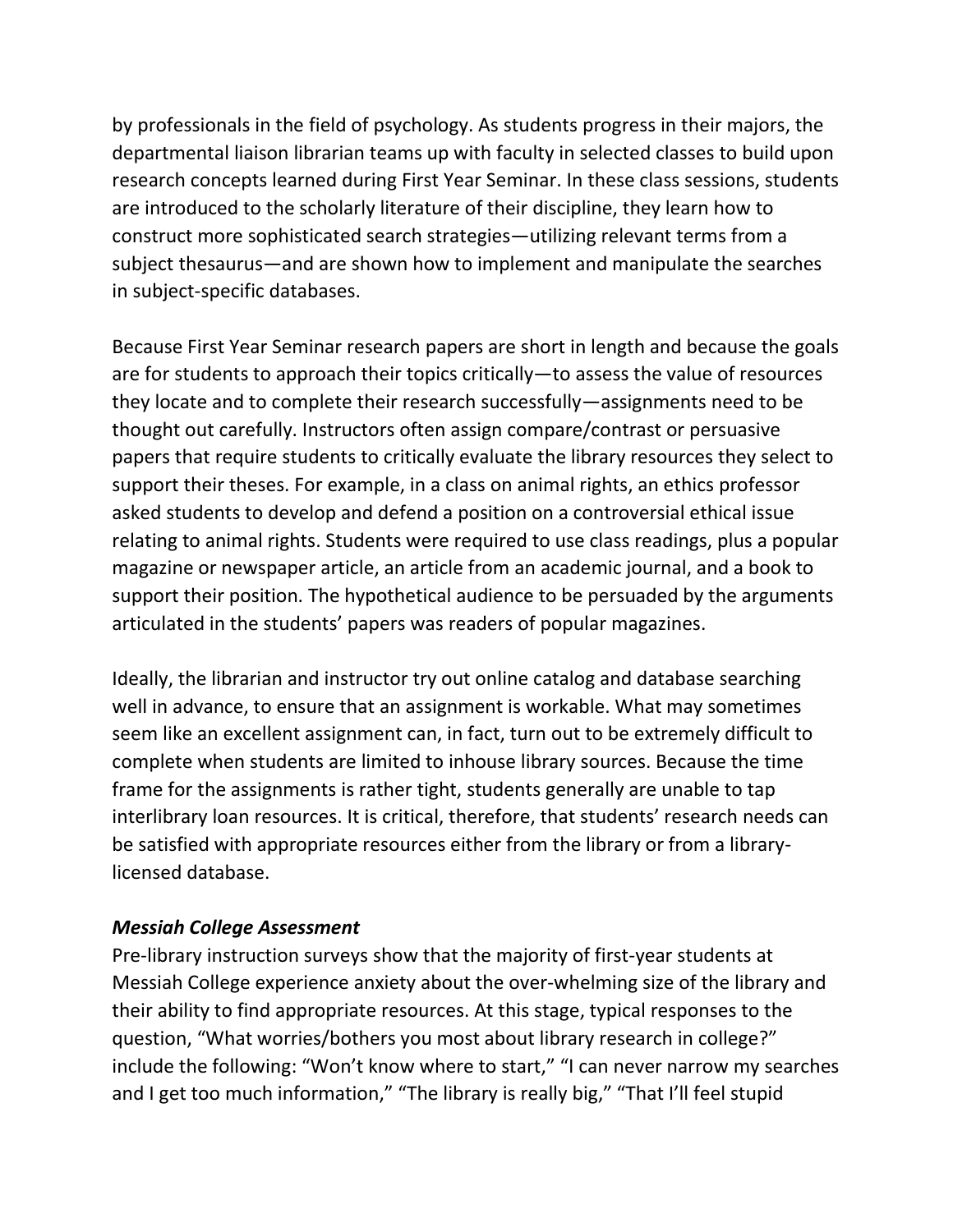asking questions," and, finally, a very honest, "I'm just plain scared." As Loomis and Fink(1993) report, studies show that most first-year students have a high level of anxiety about using college or university libraries and students are reluctant to ask librarians for assistance (p. 60). A study by Warmkessel (1992) found that even honors students (thought by their instructors to be confident library users) were so overwhelmed by a university library that they resorted to their local public libraries to do research (p. 176). An end-of-semester assessment tool administered to Messiah College First Year Seminar students reveals that

- Over 95% feel comfortable asking a librarian for help.
- Over 94% have an "adequate" or better level of confidence about using library resources for future projects.
- A majority (ranging from 78% to 95%, depending on the question) understands the concepts outlined in the information literacy objectives (listed previously).

Questions that receive lower results help librarians better focus their instruction in subsequent semesters. Students' understanding of the Boolean operator "OR" and the Library of Congress call number system has been weak. Therefore, librarians are trying to find more effective ways to explain these concepts. In the past, the end-ofsemester assessment tool was completed anonymously by students. Beginning in the fall of 2000, the tool will begiven as a test on a pass/fail basis. Students who fail the test will have the option to meet with a librarian and retake (another version) of the test. If a failing grade remains unchanged, the student will fail First Year Seminar. This change, endorsed by the faculty, accomplishes two things: it sends a message to students that information literacy competencies are important and it presumes that students will take the test more carefully, knowing that they are accountable for its content. An additional mode of assessment—creating a rubric to assess students' bibliographies—is in the planning stage as part of a larger college-wide writing assessment project.

Most First Year Seminar faculty appreciate and support the information literacy instruction component of the seminars. A sports sociology faculty member who taught a seminar for 5 years reports: "The instruction provided by [the librarian] . . . was invaluable to students, many of whom felt lost in researching for various subject papers." Other faculty members were equally appreciative in their responses. An education professor commented, "Having the librarian provide our first-year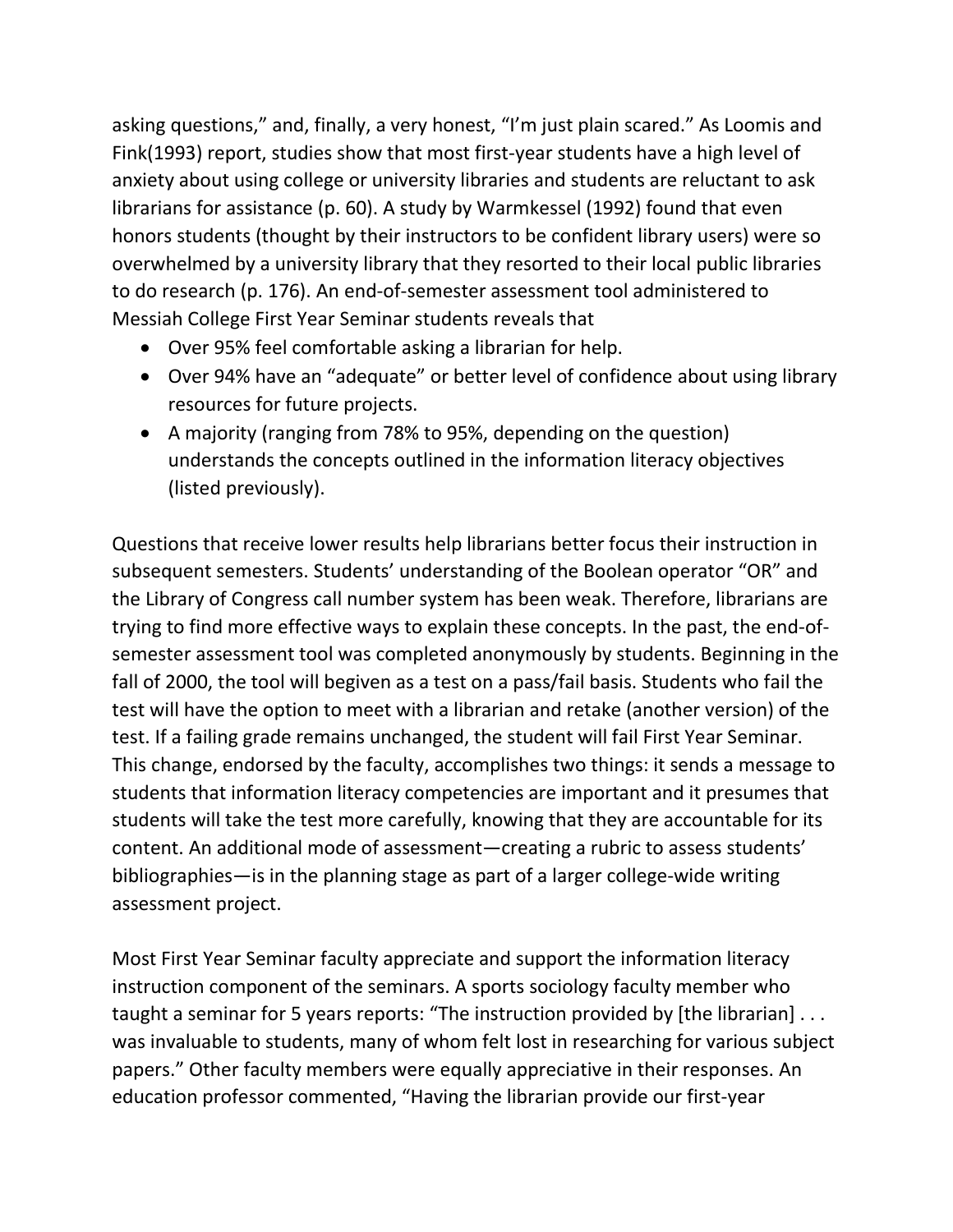students with an introduction to how one should approach an academic search for books and articles is 'priceless' . . . insur[ing] that the students [can] begin their projects with confidence." And a language professor stated,"The urgency for librarians to intervene in the use of mouse clicks by students has never been more important. . . . Their task with first-year students is immeasurably important to the continued academic life of the more mature learner."

### *Other Observations*

Since the inception of the First Year Seminar program, reference librarians have noticed a reduction in the number of location questions asked by first-year students. Librarians who work with students in their majors are enjoying a smoother transition to upper-level library instruction and are able to build upon foundational competencies acquired in First Year Seminar classes. Prior to the First Year Seminar program, junior education majors consistently expressed appreciation for instruction in the use of the ERIC database, but they also admitted to continued confusion. At the time, ERIC instruction included an introduction to basic searching concepts along with more sophisticated searching techniques necessary for optimal use of the database. Three years after the First Year Seminar library instruction was in place, written assessment comments sounded much different. Typical observations follow: "It was mostly a review of sessions from other classes" and ". . . a lot of it I already knew." Even though students had not received ERIC instruction previously, their comments clearly revealed that the searching concepts and techniques learned during First Year Seminar had been absorbed. As a result of this feedback, subsequent upper-level ERIC classes have been able to focus on discipline-related concerns, thus bringing students to a higher level in their critical thinking and literature searching abilities. Student responses to the new approach remain positive.

### *Problems Encountered with First Year Seminars at Messiah College*

The First Year Seminar curriculum currently does not include instruction in the use and evaluation of Internet resources—something the librarians see as a weakness, particularly in view of society's increasing reliance upon the Internet as a source of information. In fact, the use and evaluation of Internet resources often remains unaddressed in upper-level classes within the disciplines. The college's general education curriculum will be under review soon, and the librarians plan to take the opportunity to encourage the incorporation of Internet-related information literacy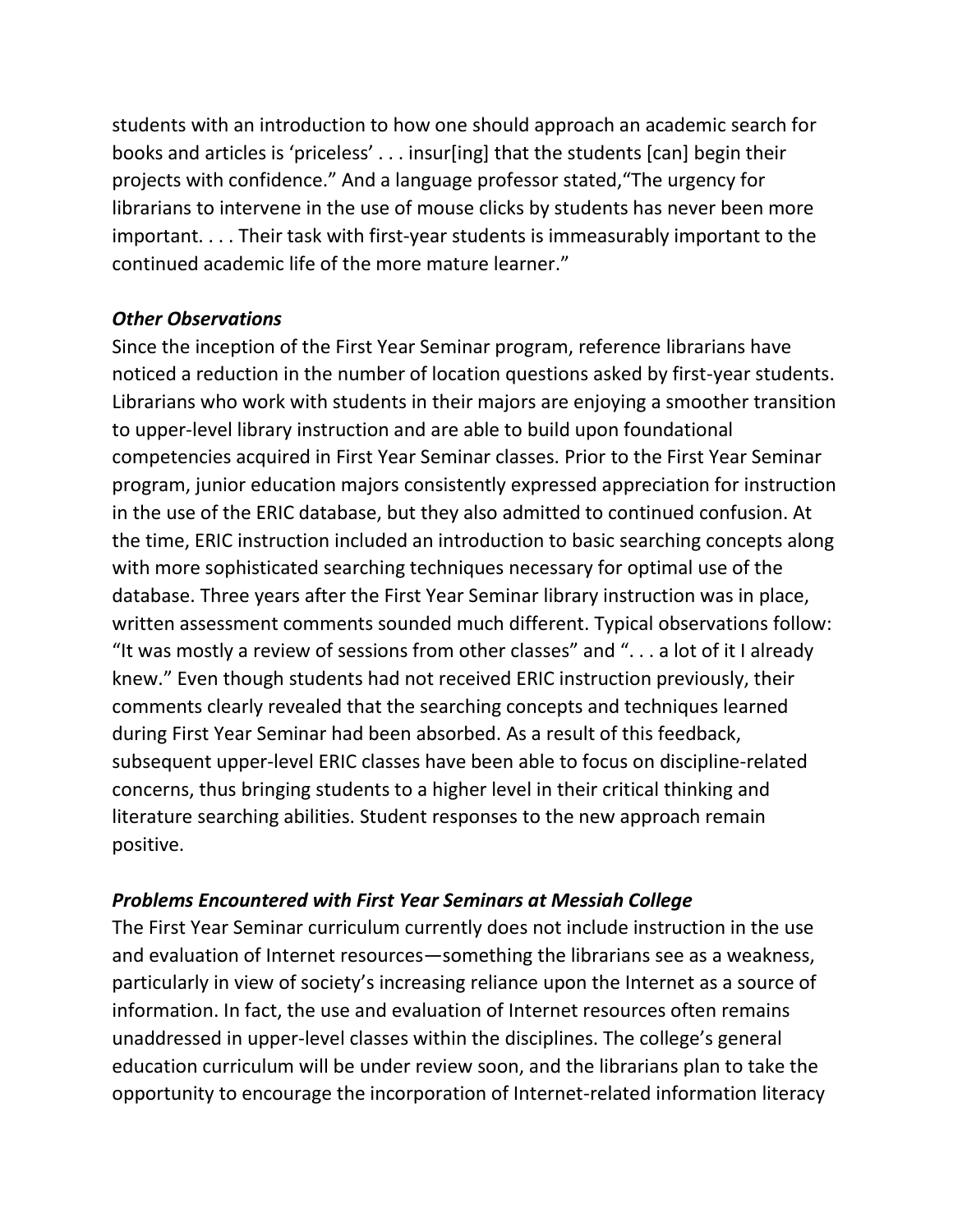competencies. Perhaps a Web-based tutorial will be used to orient students to the library's online catalog, which would free some class time for Web searching and evaluation. Another problem is that some First Year Seminar topics are so specialized that it is difficult for students to complete library-related assignments with sources introduced at the first-year level. When this occurs, the seminar's liaison librarian tries to brainstorm with the instructor to develop an alternative assignment that meets the desired objectives.

### *Benefits for University at Albany and Messiah College*

As mentioned earlier, first-year students are frequently anxious about using a college or university library for the first time. Students become even more anxious when directions for research-based assignments are unclear or when key resources are either misidentified in a syllabus or simply do not exist. By working together, classroom faculty and librarians can ensure that student assignments are realistic and appropriate, given the resources available. Such teamwork benefits everyone, but particularly the students, who gain confidence and competence with library-related research early in their college experience. The programs described in this article have fostered benefits beyond increased information literacy competencies for first-year students. Classroom faculty and librarians have forged closer partnerships that have proved valuable in committee work and on research projects. At the University at Albany, the Project Renaissance librarian was asked to speak about research technologies at a faculty development seminar for teachers of diversity courses. At Messiah College, the Instruction Coordinator was asked by a former First Year Seminar instructor to serve on a task force that is addressing faculty information technology needs from the perspective of teaching and learning. Messiah College faculty and librarians have also pooled their efforts within the disciplines and have published articles and book chapters on those collaborations.

### **Conclusion**

Students are rarely savvy consumers of information when they arrive at college. Faculty and librarians must intervene to prepare them for the challenges of effectively seeking, evaluating, and using information. Beginning instruction for information literacy in the students' first year is optimal, for it allows students to use and build upon the newly acquired competencies throughout their entire academic career and beyond. The proliferation of electronic resources only assures the likelihood that students will find a surfeit of material—much of it not germane to their research. The models presented herein suggest not only how library instruction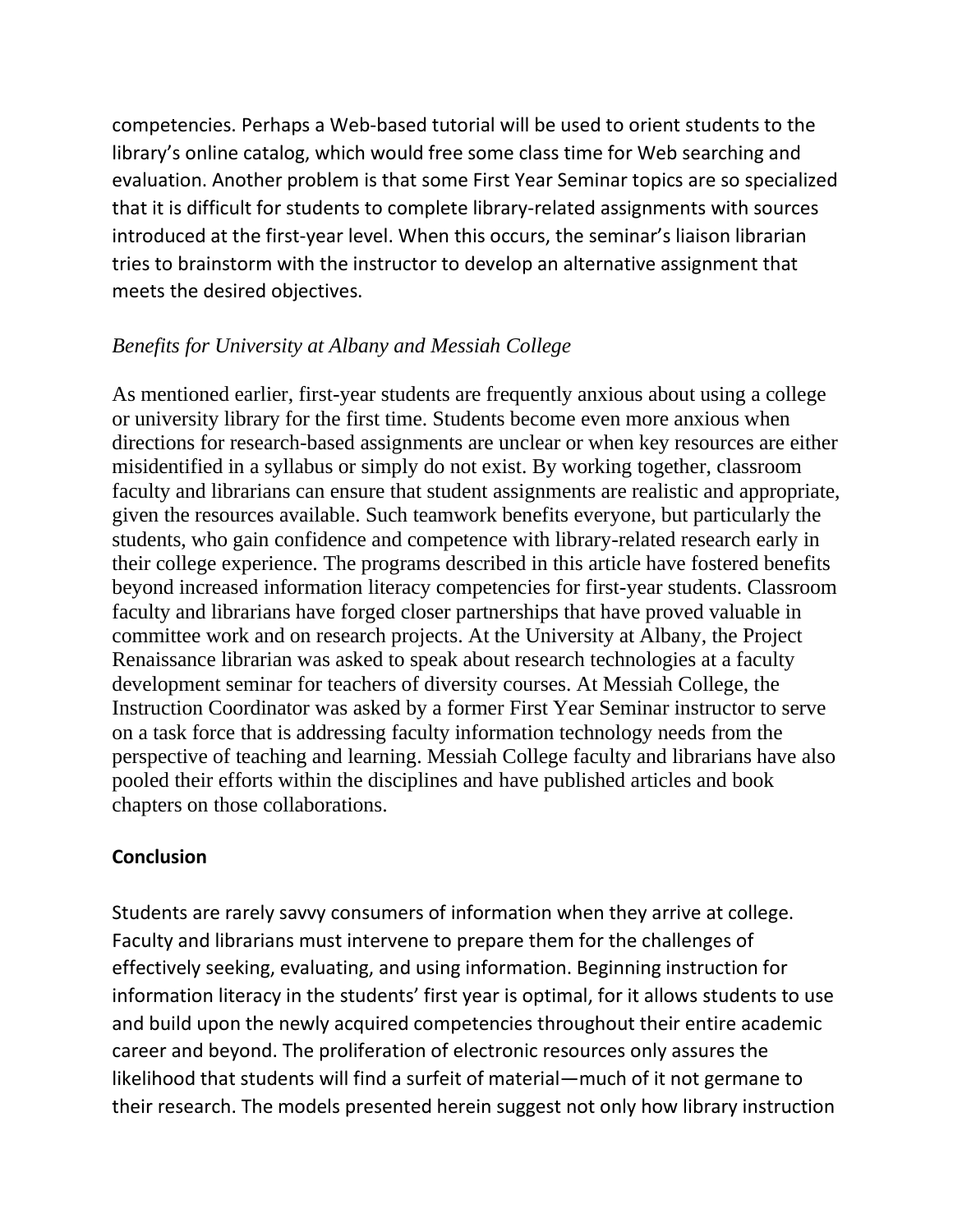can be incorporated into first-year experience programs and courses, but also the short- and long-term benefits that accrue to the participants. As Ernest Boyer points out, "The challenge is not only to teach students how to use the new technology but also to encourage them to ask when and why it should be used" (1987, p. 173).

#### **References**

- American Association of College and Research Libraries. (2000). *Information literacy competency standards for higher education*. Chicago: Author.
- Boyer, E. L. (1987). *College: The undergraduate experience in America.* New York: Harper& Row.
- Boyer, E. L., & Boyer, P. (1996). *Peterson's smart parents guide to college: The 10 most important factors for students and parents when choosing a college*. Princeton: Peterson's.
- Breivik, P. S. (1998). *Student learning in the information age*. Phoenix, AZ: American Council on Education/Oryx Press.
- Commission on Higher Education of the Middle States Association of Colleges and Schools. (1994). *Characteristics of excellence in higher education: Standards for accreditation*. Philadelphia: Author.
- Dabbour, K. S. (1997). Applying active learning methods to the design of library instruction for a freshman seminar*. College & Research Libraries*, 58(4), 299–308.
- Fenske, R. (1998). Computer literacy and the library: A new connection. *Reference Services Review*, 26(2), 67–72, 78.
- Germain, C. A., Jacobson, T. E., & Kaczor, S. (2000). A comparison of the effectiveness of presentation formats for instruction: Teaching first-year students. *College & Research Libraries*, 61(1), 65–72.
- Gibson, C. (1995). Critical thinking: Implications for instruction. *RQ*, 35(1), 27–35.
- Kaplowitz, J., & Contini, J. (1998). Computer-assisted instruction: Is it an option for bibliographic instruction in large undergraduate survey classes? *College & Research Libraries*, 59(1), 19-27.
- Loomis, A., & Fink, D. (1993). Instruction: Gateway to the virtual library. In L. M. Saunders (Ed.), *The virtual library: Visions and realities* (pp. 47–69). Westport: Meckler.
- Messiah College. (1998). Appendix K—Structural Parameters for First Year Seminar. In *A Faculty Guide to the General Education Curriculum*. (5th ed.). Grantham, PA: Author.
- Sonntag, G., & Ohr, D. (1996). The development of a lower-division, general education, courseintegrated information literacy program. *College & Research Libraries*, 57(4), 331– 338.
- Vander Meer, P. F., & Rike, G. E. (1996). Multimedia: Meeting the demand for user education with a self-instructional tutorial. *Research Strategies*, 14(3), 145–158.
- Warmkessel, M. M. (1992). Assessing the need for bibliographic instruction in honors sections